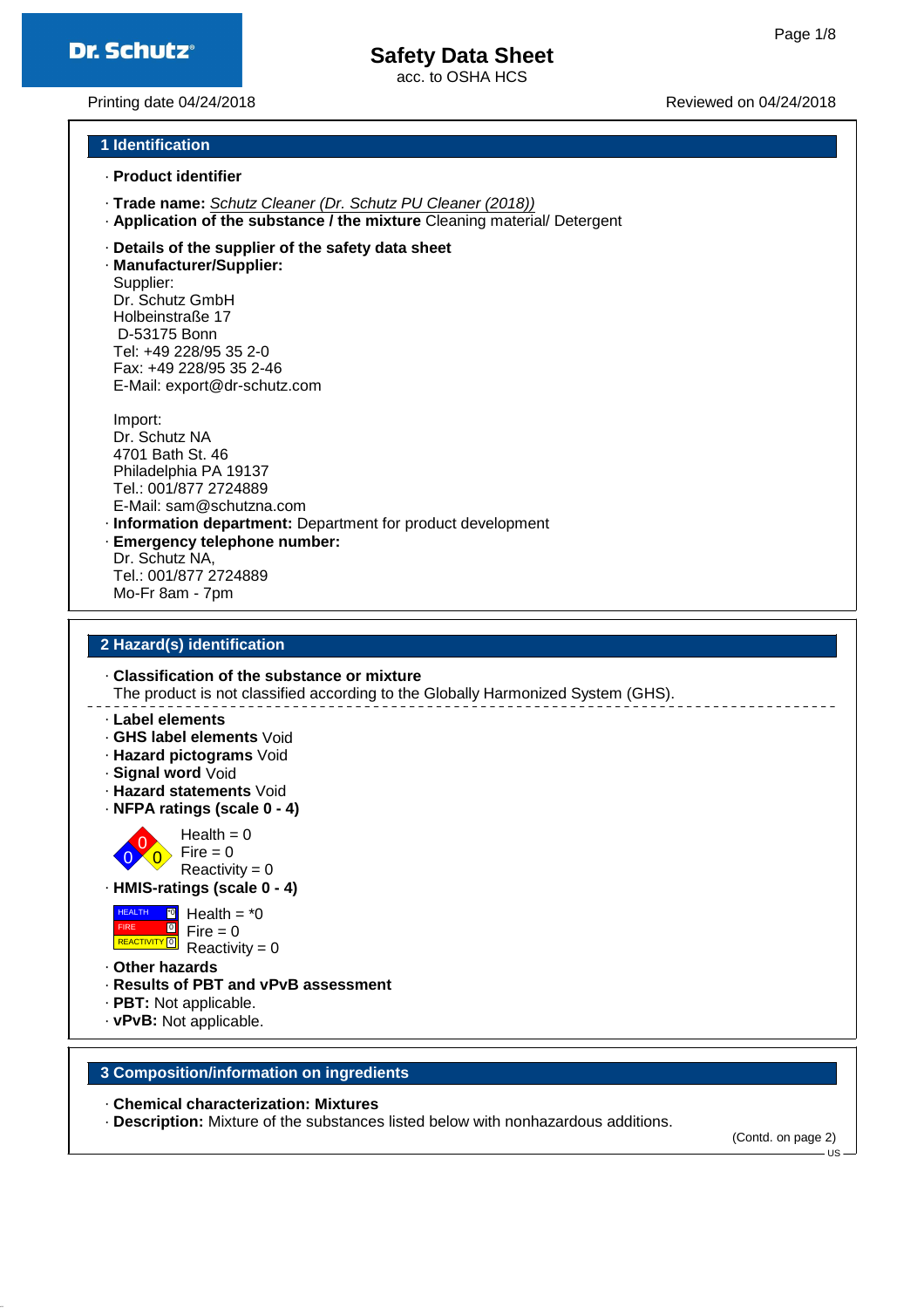### **Dr. Schutz®**

## **Safety Data Sheet**

acc. to OSHA HCS

Printing date 04/24/2018 Reviewed on 04/24/2018

**Trade name:** Schutz Cleaner (Dr. Schutz PU Cleaner (2018))

(Contd. of page 1)

#### · **Dangerous components:**

102-71-6 2,2',2''-nitrilotriethanol ≤0.1%

#### **4 First-aid measures**

- · **Description of first aid measures**
- · **General information:** Immediately remove any clothing soiled by the product. No special measures required.
- · **After inhalation:** Supply fresh air; consult doctor in case of complaints.
- · **After skin contact:** Generally the product does not irritate the skin.
- · **After eye contact:**
- Rinse opened eye for several minutes under running water. If symptoms persist, consult a doctor.
- · **After swallowing:** Rinse out mouth and then drink plenty of water.
- · **Information for doctor:**
- · **Most important symptoms and effects, both acute and delayed** No further relevant information available.
- · **Indication of any immediate medical attention and special treatment needed** No further relevant information available.

#### **5 Fire-fighting measures**

- · **Extinguishing media**
- · **Suitable extinguishing agents:** Use fire fighting measures that suit the environment.
- · **For safety reasons unsuitable extinguishing agents:** Not applicable.
- · **Special hazards arising from the substance or mixture** No further relevant information available.
- · **Advice for firefighters**
- · **Protective equipment:** No special measures required.
- · **Additional information**

Dispose of fire debris and contaminated fire fighting water in accordance with official regulations.

#### **6 Accidental release measures**

- · **Personal precautions, protective equipment and emergency procedures** Not required.
- · **Environmental precautions:** Do not allow to enter sewers/ surface or ground water.
- · **Methods and material for containment and cleaning up:**

Absorb with liquid-binding material (sand, diatomite, acid binders, universal binders, sawdust).

- · **Reference to other sections** See Section 7 for information on safe handling. See Section 8 for information on personal protection equipment. See Section 13 for disposal information.
- · **Protective Action Criteria for Chemicals**

| $·$ PAC-1:        |                                                  |                                 |  |  |
|-------------------|--------------------------------------------------|---------------------------------|--|--|
|                   | 577-11-7 docusate sodium                         | $5.7 \text{ mg/m}^3$            |  |  |
|                   | 102-71-6 2,2',2"-nitrilotriethanol               | $\sqrt{15}$ mg/m <sup>3</sup>   |  |  |
| $64-17-5$ ethanol |                                                  | 1,800 ppm                       |  |  |
|                   | 5989-27-5 d-limonene                             | 15 ppm                          |  |  |
|                   | 26172-55-4 5-chloro-2-methyl-2H-isothiazol-3-one | $\sqrt{0.6}$ mg/m <sup>3</sup>  |  |  |
| 111-30-8 glutaral |                                                  | $0.2$ ppm                       |  |  |
| $·$ PAC-2:        |                                                  |                                 |  |  |
|                   | 577-11-7 docusate sodium                         | $63 \text{ mg/m}^3$             |  |  |
|                   |                                                  | $\overline{(Contd. on page 3)}$ |  |  |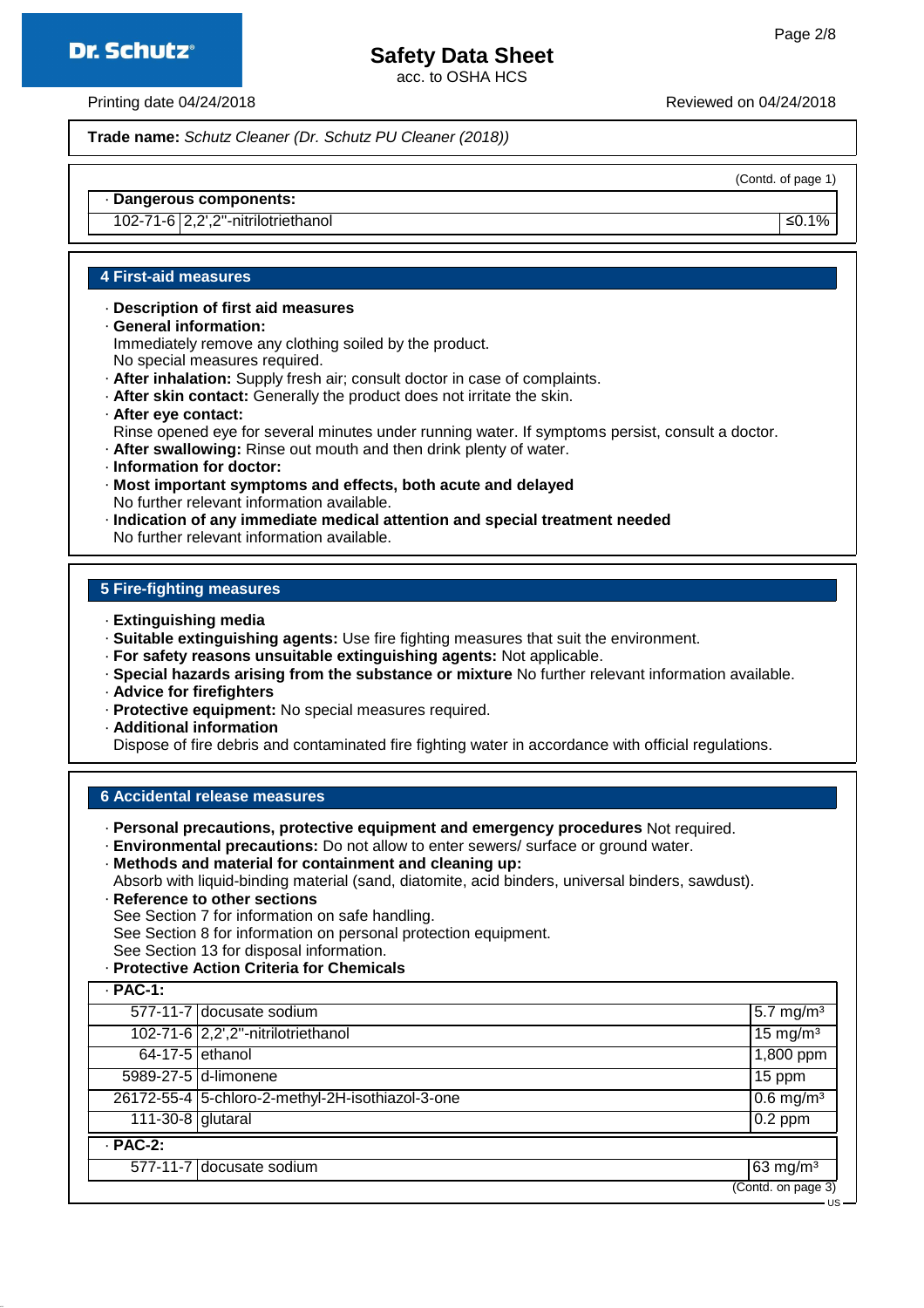acc. to OSHA HCS

Printing date 04/24/2018 **Printing date 04/24/2018** Reviewed on 04/24/2018

**Trade name:** Schutz Cleaner (Dr. Schutz PU Cleaner (2018))

|                   |                                                  | (Contd. of page 2)             |  |
|-------------------|--------------------------------------------------|--------------------------------|--|
|                   | 102-71-6 2,2',2"-nitrilotriethanol               | $\sqrt{240}$ mg/m <sup>3</sup> |  |
| $64-17-5$ ethanol |                                                  | $3300*$ ppm                    |  |
|                   | 5989-27-5 d-limonene                             | $ 67$ ppm                      |  |
|                   | 26172-55-4 5-chloro-2-methyl-2H-isothiazol-3-one | $6.6$ mg/m <sup>3</sup>        |  |
| 111-30-8 glutaral |                                                  | 1 ppm                          |  |
| $·$ PAC-3:        |                                                  |                                |  |
|                   | 577-11-7 docusate sodium                         | 380 mg/m <sup>3</sup>          |  |
|                   | 102-71-6 2,2',2"-nitrilotriethanol               | $1,500$ mg/m <sup>3</sup>      |  |
| $64-17-5$ ethanol |                                                  | 15000* ppm                     |  |
|                   | 5989-27-5 d-limonene                             | $\overline{170}$ ppm           |  |
|                   | 26172-55-4 5-chloro-2-methyl-2H-isothiazol-3-one | $40 \text{ mg/m}^3$            |  |
| 111-30-8 glutaral |                                                  | $5$ ppm                        |  |

#### **7 Handling and storage**

- · **Handling:**
- · **Precautions for safe handling** No special measures required.
- · **Information about protection against explosions and fires:** No special measures required.
- · **Conditions for safe storage, including any incompatibilities**
- · **Storage:**
- · **Requirements to be met by storerooms and receptacles:** No special requirements.
- · **Information about storage in one common storage facility:** Not required.
- · **Further information about storage conditions:** Store receptacle in a well ventilated area.
- · **Specific end use(s)** No further relevant information available.

#### **8 Exposure controls/personal protection**

- · **Additional information about design of technical systems:** No further data; see item 7.
- · **Control parameters**
- · **Components with limit values that require monitoring at the workplace:**

#### **102-71-6 2,2',2''-nitrilotriethanol**

TLV Long-term value:  $5 \text{ mg/m}^3$ 

· **Additional information:** The lists that were valid during the creation were used as basis.

- · **Exposure controls**
- · **Personal protective equipment:**
- · **General protective and hygienic measures:**
- The usual precautionary measures for handling chemicals should be followed.
- · **Breathing equipment:** Not required.
- · **Protection of hands:**

The glove material has to be impermeable and resistant to the product/ the substance/ the preparation. Due to missing tests no recommendation to the glove material can be given for the product/ the preparation/ the chemical mixture.

Selection of the glove material on consideration of the penetration times, rates of diffusion and the degradation

· **Material of gloves**

The selection of the suitable gloves does not only depend on the material, but also on further marks of quality and varies from manufacturer to manufacturer. As the product is a preparation of several substances, the resistance of the glove material can not be calculated in advance and has therefore to be checked prior to the application.

(Contd. on page 4)

US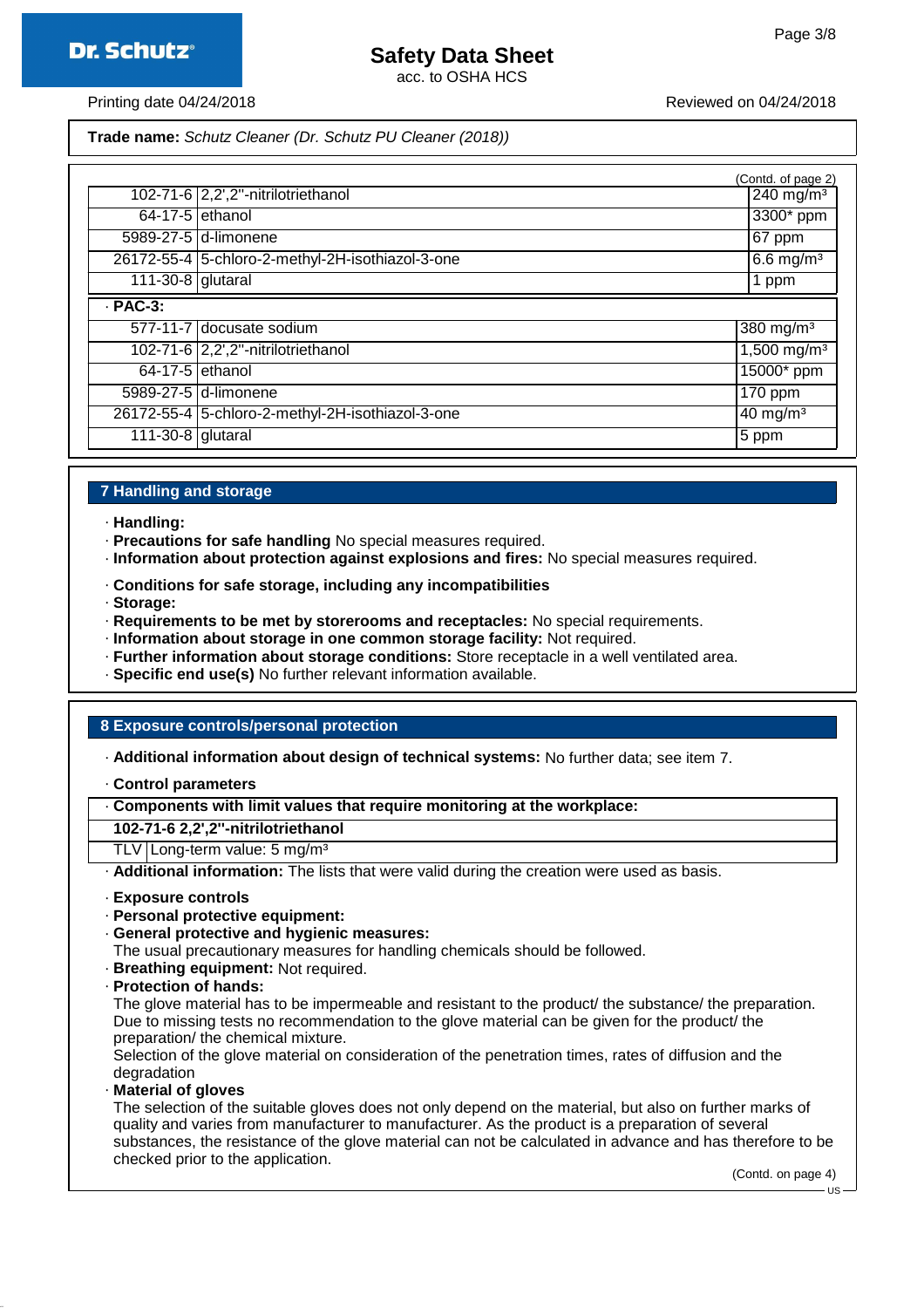(Contd. of page 3)



acc. to OSHA HCS

Printing date 04/24/2018 **Printing date 04/24/2018** Reviewed on 04/24/2018

**Dr. Schutz®** 

**Trade name:** Schutz Cleaner (Dr. Schutz PU Cleaner (2018))

· **Penetration time of glove material**

The exact break trough time has to be found out by the manufacturer of the protective gloves and has to be observed.

· **Eye protection:** Goggles recommended during refilling.

· **Body protection:** Light weight protective clothing

### **9 Physical and chemical properties** · **Information on basic physical and chemical properties** · **General Information** · **Appearance: Form:** Fluid **Color:** Colorless · **Odor:** Fruit-like · Odor threshold: Not determined. • **pH-value at 20°C (68°F):** 9,5 · **Change in condition Melting point/Melting range:** Undetermined. **Boiling point/Boiling range:** 100°C (212°F) · **Flash point:** Not applicable. · **Flammability (solid, gaseous):** Not applicable. · **Decomposition temperature:** Not determined. · **Auto igniting:** Product is not selfigniting. · **Danger of explosion:** Product does not present an explosion hazard. · **Explosion limits:** Lower: Not determined. Upper: Not determined. · **Vapor pressure at 20°C (68°F):** 23 hPa (17.3 mm Hg) · **Density at 20°C (68°F):** 1,003 g/cm<sup>3</sup> (8.37 lbs/gal) · **Relative density** Not determined. · **Vapor density** and **Not determined.** · **Evaporation rate** Not determined. · **Solubility in / Miscibility with Water:** Water: Not miscible or difficult to mix. · **Partition coefficient (n-octanol/water):** Not determined. · **Viscosity: Dynamic:** Not determined. **Kinematic at 20°C (68°F):** 15 s (ISO 3 mm) · **Solvent content: Organic solvents:** 0,1 % **VOC content ASTM D3960:** 0,11 % 1.1 g/l / 0.01 lb/gl · **Other information** No further relevant information available.

#### **10 Stability and reactivity**

· **Reactivity** see section "Possibility of hazardous reactions".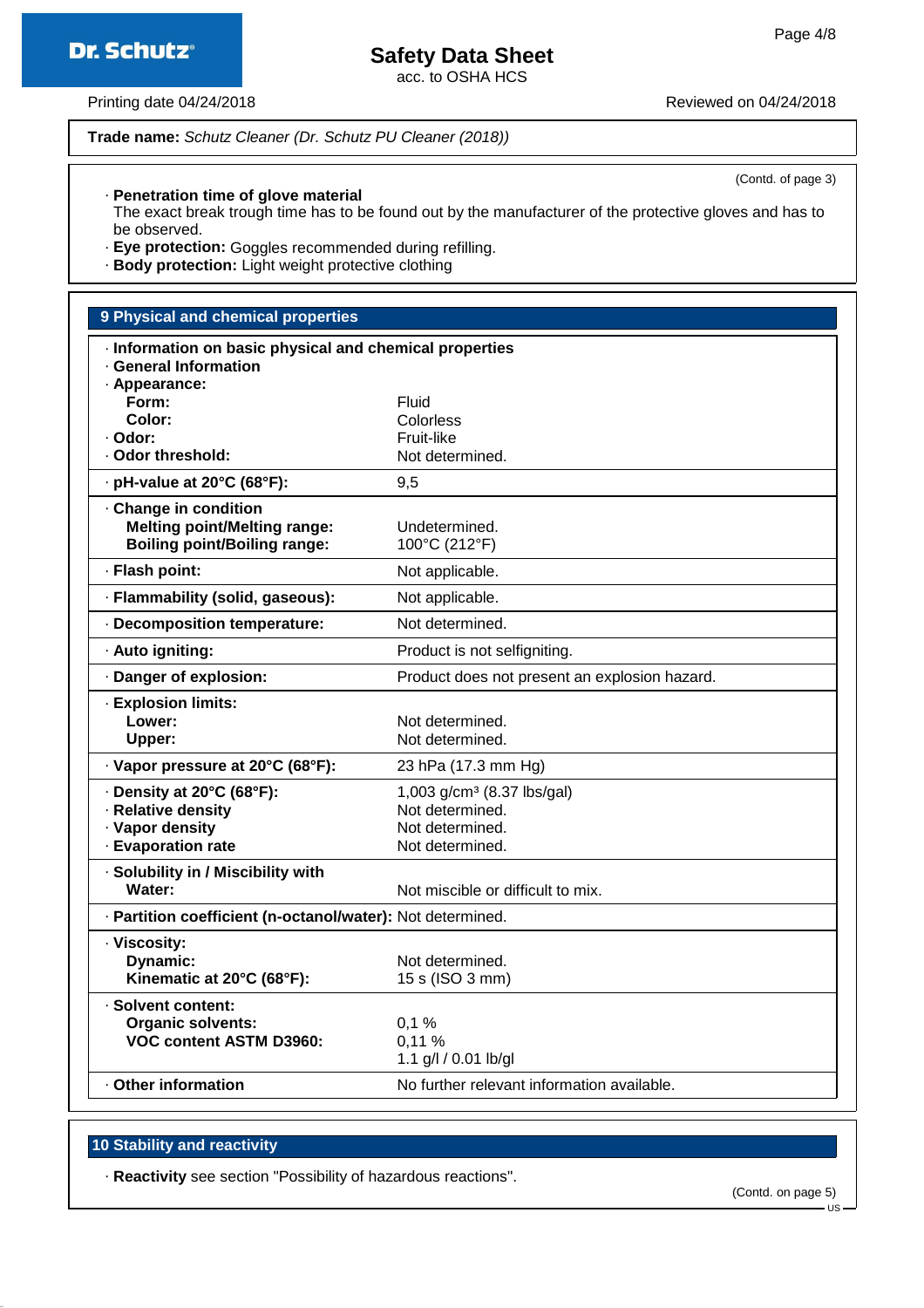

acc. to OSHA HCS

Printing date 04/24/2018 **Printing date 04/24/2018** Reviewed on 04/24/2018

**Trade name:** Schutz Cleaner (Dr. Schutz PU Cleaner (2018))

(Contd. of page 4)

- · **Chemical stability** No information available.
- · **Thermal decomposition / conditions to be avoided:**
- No decomposition if used according to specifications.
- · **Possibility of hazardous reactions** No dangerous reactions known.
- · **Conditions to avoid** No further relevant information available.
- · **Incompatible materials:** No further relevant information available.
- · **Hazardous decomposition products:** No dangerous decomposition products known.

#### **11 Toxicological information**

#### · **Information on toxicological effects**

- · **Acute toxicity:**
- · **Sensitization:** No sensitizing effects known.
- · **Additional toxicological information:**

The product is not subject to classification according to internally approved calculation methods for preparations:

When used and handled according to specifications, the product does not have any harmful effects according to our experience and the information provided to us.

#### · **Carcinogenic categories**

#### · **IARC (International Agency for Research on Cancer)**

102-71-6 2,2',2''-nitrilotriethanol 3

64-17-5 ethanol 1

5989-27-5 d-limonene 3

#### · **NTP (National Toxicology Program)**

None of the ingredients is listed.

#### · **OSHA-Ca (Occupational Safety & Health Administration)**

None of the ingredients is listed.

#### **12 Ecological information**

#### · **Toxicity**

- · **Aquatic toxicity:** No further relevant information available.
- · **Persistence and degradability** No further relevant information available.
- · **Behavior in environmental systems:**
- · **Bioaccumulative potential** No further relevant information available.
- · **Mobility in soil** No further relevant information available.
- · **Additional ecological information:**
- · **General notes:**

Water hazard class 1 (Self-assessment): slightly hazardous for water

Do not allow to reach ground water/water course. Do not allow undiluted product or large quantities of it to reach sewage system.

- · **Results of PBT and vPvB assessment**
- · **PBT:** Not applicable.
- · **vPvB:** Not applicable.
- · **Other adverse effects** No further relevant information available.

#### **13 Disposal considerations**

· **Waste treatment methods**

· **Recommendation:** Smaller quantities can be disposed of with household waste.

(Contd. on page 6)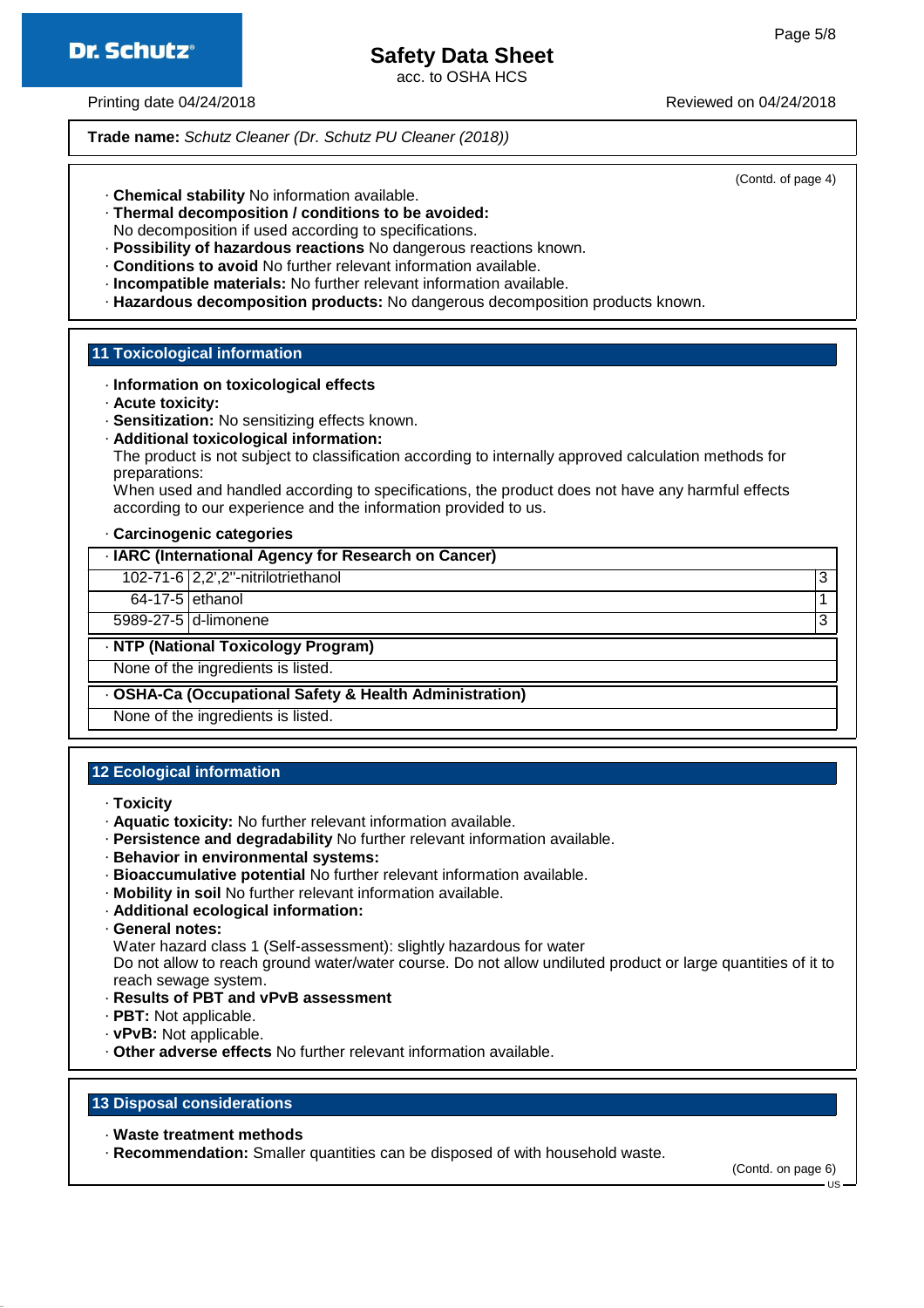**Dr. Schutz®** 

### **Safety Data Sheet**

acc. to OSHA HCS

Printing date 04/24/2018 **Printing date 04/24/2018** 

**Trade name:** Schutz Cleaner (Dr. Schutz PU Cleaner (2018))

(Contd. of page 5)

· **Uncleaned packagings:**

· **Recommendation:** Disposal must be made according to official regulations.

| <b>14 Transport information</b>                                                     |                 |
|-------------------------------------------------------------------------------------|-----------------|
| - UN-Number<br>· DOT, ADR, ADN, IMDG, IATA                                          | Void            |
| · UN proper shipping name<br>· DOT, ADR, ADN, IMDG, IATA                            | Void            |
| · Transport hazard class(es)                                                        |                 |
| · DOT, ADR, ADN, IMDG, IATA<br>· Class                                              | Void            |
| · Packing group<br>· DOT, ADR, IMDG, IATA                                           | Void            |
| · Environmental hazards:                                                            | Not applicable. |
| · Special precautions for user                                                      | Not applicable. |
| · Transport in bulk according to Annex II of<br><b>MARPOL73/78 and the IBC Code</b> | Not applicable. |
| · UN "Model Regulation":                                                            | Void            |

#### **15 Regulatory information**

· **Safety, health and environmental regulations/legislation specific for the substance or mixture** · **Sara**

| · Section 355 (extremely hazardous substances): |                                                                                          |  |
|-------------------------------------------------|------------------------------------------------------------------------------------------|--|
| None of the ingredients is listed.              |                                                                                          |  |
|                                                 | · Section 313 (Specific toxic chemical listings):                                        |  |
| 52-51-7 bronopol (INN)                          |                                                                                          |  |
|                                                 | · TSCA (Toxic Substances Control Act):                                                   |  |
|                                                 | Akzo Berol 185 / C 10-16 EO/PO without further labeling                                  |  |
|                                                 | 91844-53-0 Sorbitansesquioctanoat                                                        |  |
|                                                 | 68154-97-2   fatty alcohol, C10-12, ethoxylated, propoxylated                            |  |
|                                                 | 577-11-7 docusate sodium                                                                 |  |
|                                                 | 68891-38-3 Alcohols, C12-14(even numbered), ethoxylated < 2.5 EO, sulfates, sodium salts |  |
|                                                 | 102-71-6 2,2',2"-nitrilotriethanol                                                       |  |
|                                                 | $64-17-5$ ethanol                                                                        |  |
|                                                 | $52-51-7$ bronopol (INN)                                                                 |  |
|                                                 | 5989-27-5 d-limonene                                                                     |  |
|                                                 | 78-70-6 Linalool                                                                         |  |
|                                                 | 106-24-1 Geraniol                                                                        |  |
|                                                 | 106-22-9 Citronellol                                                                     |  |
| 5392-40-5 citral                                |                                                                                          |  |
|                                                 | $470-82-6$ 1,8-epoxy-p-menthane                                                          |  |
|                                                 | 2705-87-5 Allyl cyclohexylpropionate                                                     |  |
|                                                 | 24720-09-0 trans-alpha-Damascone                                                         |  |
|                                                 | (Contd. on page 7)                                                                       |  |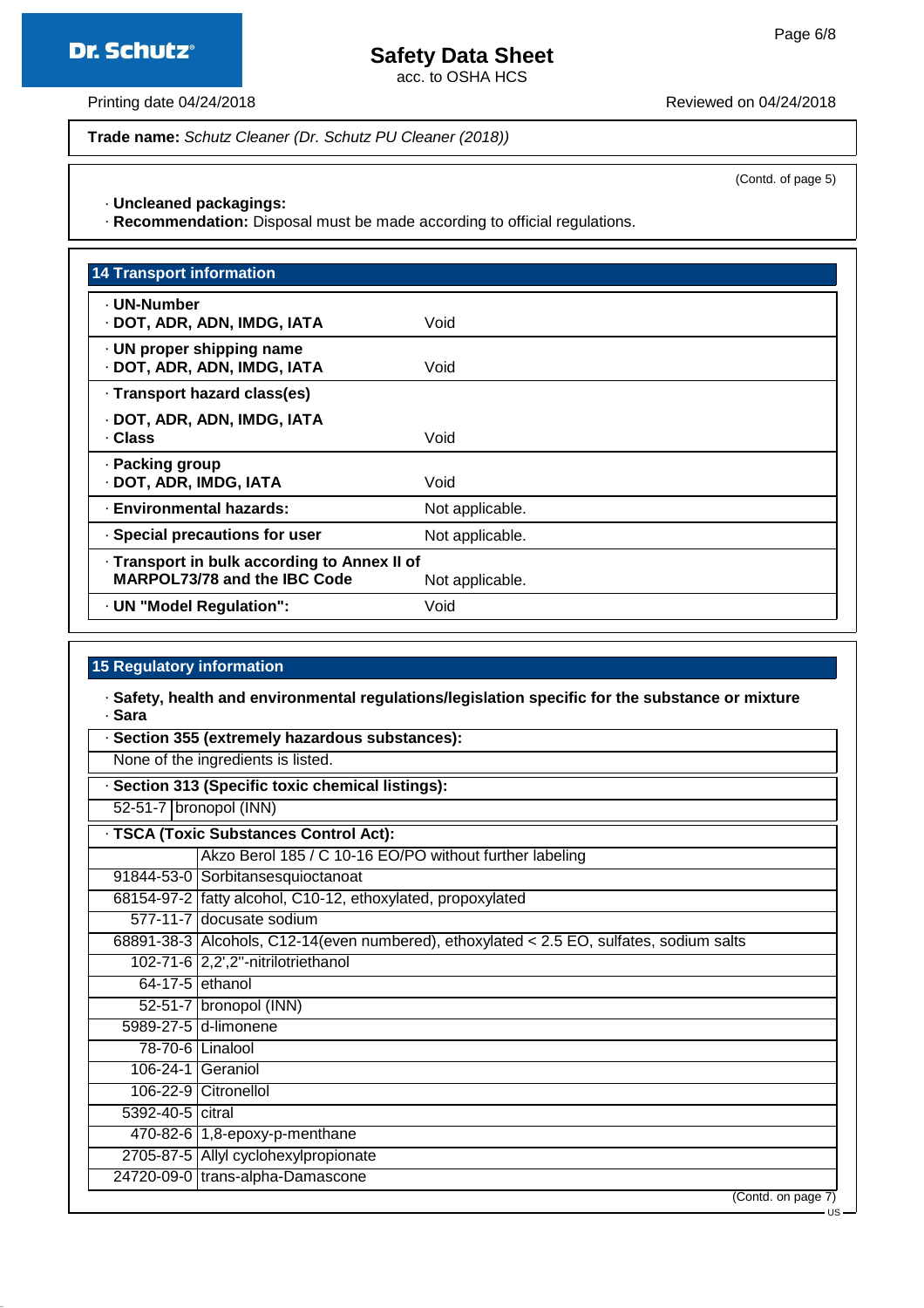acc. to OSHA HCS

Printing date 04/24/2018 **Printing date 04/24/2018** Reviewed on 04/24/2018

**Trade name:** Schutz Cleaner (Dr. Schutz PU Cleaner (2018))

|                                                                                      | (Contd. of page 6) |
|--------------------------------------------------------------------------------------|--------------------|
| 26172-55-4 5-chloro-2-methyl-2H-isothiazol-3-one                                     |                    |
| 2682-20-4 2-methyl-2H-isothiazol-3-one                                               |                    |
| 111-30-8 glutaral                                                                    |                    |
| 7732-18-5 water, distilled, conductivity or of similar purity                        |                    |
| · TSCA new (21st Century Act) (Substances not listed)<br>- Proposition 65            |                    |
| Chemicals known to cause cancer:                                                     |                    |
| None of the ingredients is listed.                                                   |                    |
| Chemicals known to cause reproductive toxicity for females:                          |                    |
| None of the ingredients is listed.                                                   |                    |
| Chemicals known to cause reproductive toxicity for males:                            |                    |
| None of the ingredients is listed.                                                   |                    |
| Chemicals known to cause developmental toxicity:                                     |                    |
| $64-17-5$ ethanol                                                                    |                    |
| · Cancerogenity categories                                                           |                    |
| · EPA (Environmental Protection Agency)                                              |                    |
| None of the ingredients is listed.                                                   |                    |
| · TLV (Threshold Limit Value established by ACGIH)                                   |                    |
| 64-17-5 ethanol                                                                      | A <sub>3</sub>     |
| $111-30-8$ glutaral                                                                  | A4                 |
| · NIOSH-Ca (National Institute for Occupational Safety and Health)                   |                    |
| None of the ingredients is listed.                                                   |                    |
| . GHS label elements Void                                                            |                    |
| · Hazard pictograms Void                                                             |                    |
| · Signal word Void                                                                   |                    |
| · Hazard statements Void                                                             |                    |
| - Chemical safety assessment: A Chemical Safety Assessment has not been carried out. |                    |

### **16 Other information**

This information is based on our present knowledge. However, this shall not constitute a guarantee for any specific product features and shall not establish a legally valid contractual relationship.

- · **Department issuing SDS:** Department for product development
- · **Contact:** Dr. Reindl
- · **Date of preparation / last revision** 04/24/2018 / 3

ADR: Accord européen sur le transport des marchandises dangereuses par Route (European Agreement concerning the International Carriage of Dangerous Goods by Road) IMDG: International Maritime Code for Dangerous Goods DOT: US Department of Transportation IATA: International Air Transport Association ACGIH: American Conference of Governmental Industrial Hygienists EINECS: European Inventory of Existing Commercial Chemical Substances ELINCS: European List of Notified Chemical Substances CAS: Chemical Abstracts Service (division of the American Chemical Society)

- NFPA: National Fire Protection Association (USA)
- HMIS: Hazardous Materials Identification System (USA) VOC: Volatile Organic Compounds (USA, EU)
- PBT: Persistent, Bioaccumulative and Toxic
- vPvB: very Persistent and very Bioaccumulative
- NIOSH: National Institute for Occupational Safety
- OSHA: Occupational Safety & Health
- TLV: Threshold Limit Value

(Contd. on page 8)

<sup>·</sup> **Abbreviations and acronyms:**